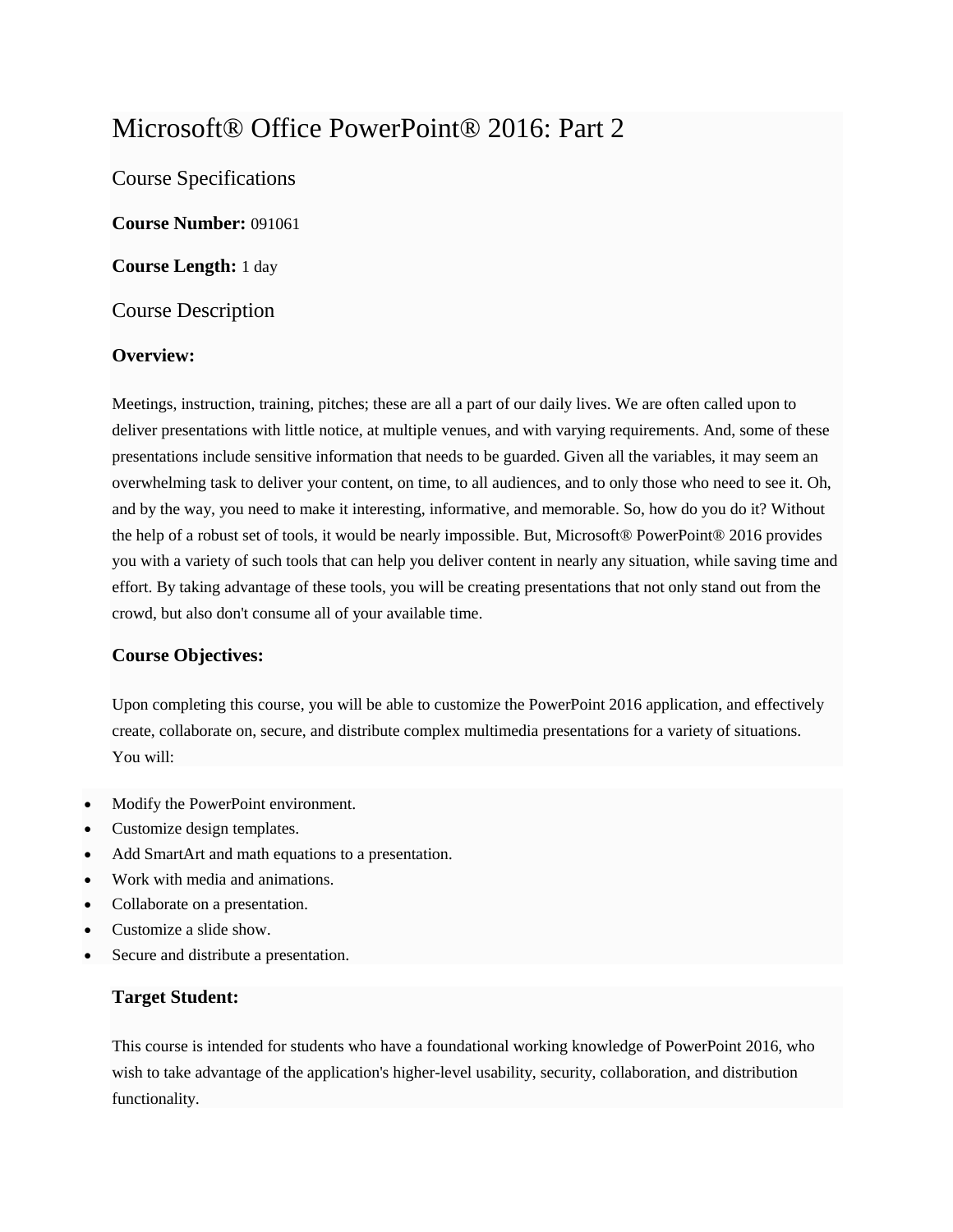#### **Prerequisites:**

To ensure success, students should have experience using PowerPoint 2016, running within the Windows® 10 operating system, to create, edit, and deliver multimedia presentations. To attain this level of knowledge and skills, you can take the following Logical Operations courses:

- *Using Microsoft® Windows® 10* or *Microsoft® Windows® 10: Transition from Windows 8*
- *Microsoft® Office PowerPoint® 2016: Part 1*

## Course-specific Technical Requirements

## **Hardware**

For this course, you will need one computer for each student and one for the instructor. Each computer will need the following minimum hardware configurations:

- 1 GHz 32-bit or 64-bit processor
- 1 GB RAM (32-bit) or 2 GB RAM (64-bit)
- 25 GB available disk space
- DirectX 10 graphics card and a 1,024  $\times$  576 or higher resolution monitor (1,024  $\times$  768 resolution or higher monitor recommended)
- Keyboard and mouse (or other pointing device)
- Network cards and cabling for local network access
- Internet access (contact your local network administrator)
- Printer (optional) or an installed printer driver
- Projection system to display the instructor's computer screen

#### **Software**

- Microsoft® Office Professional Plus 2016
- Microsoft® Windows® 10 Professional or Enterprise
- Microsoft® Internet Explorer® 8, 9, or 10; Mozilla® Firefox® 10.x or later; or Google Chrome™ 17.x.
- Web conferencing application for class sessions with remote students or a blend of live and remote students

#### Course Content

#### **Lesson 1: Modifying the PowerPoint Environment**

Topic A: Customize the User Interface **Topic B:** Set PowerPoint 2016 Options

#### **Lesson 2: Customizing Design Templates**